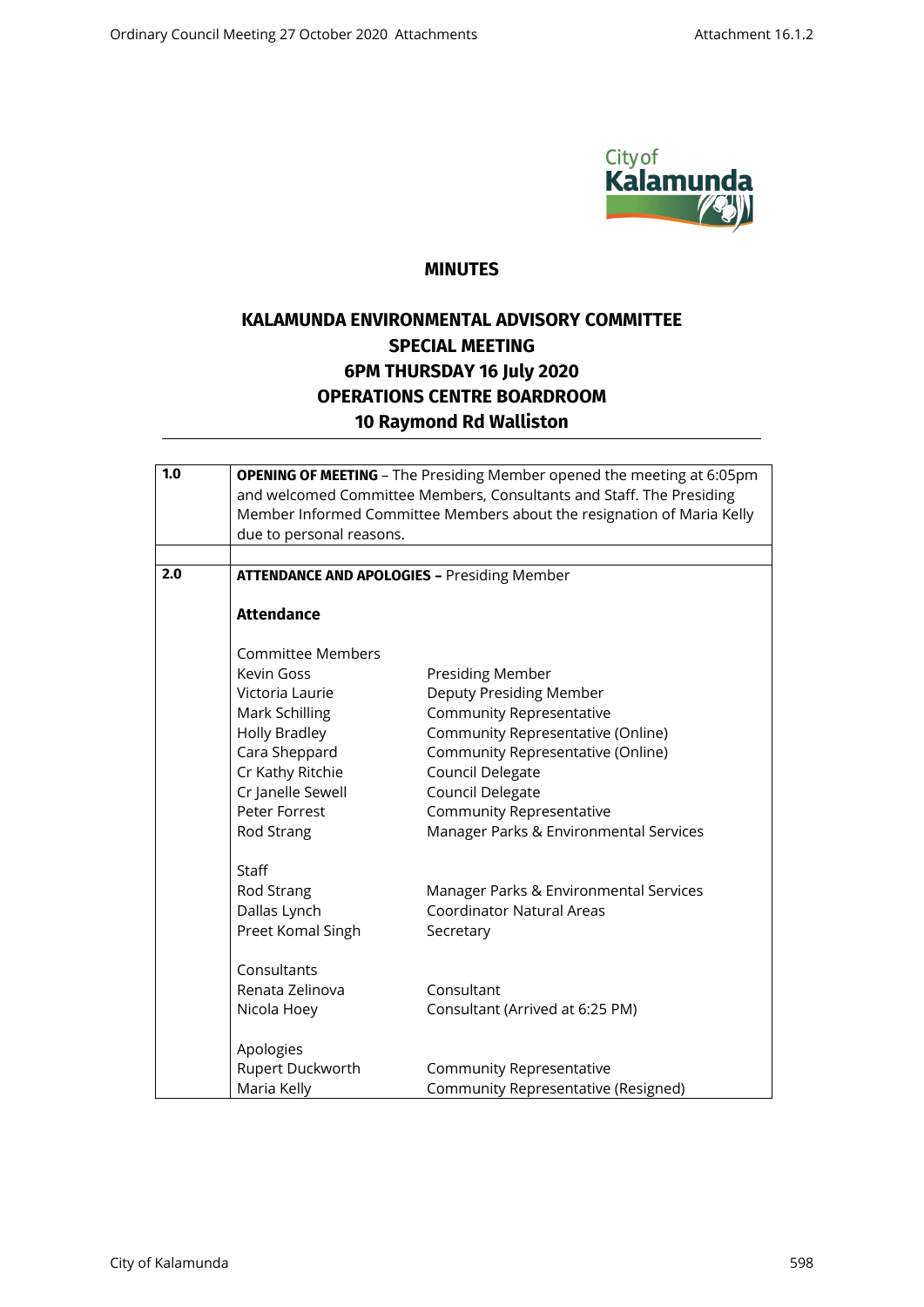$\overline{\phantom{a}}$ 



| 3.0 | <b>CONFIRMATION OF MINUTES</b>                                                                                                                                                                                                      |  |
|-----|-------------------------------------------------------------------------------------------------------------------------------------------------------------------------------------------------------------------------------------|--|
|     | Special Committee Meeting 20 February 2020                                                                                                                                                                                          |  |
|     |                                                                                                                                                                                                                                     |  |
|     | MOTION by Cr Kathy Richie                                                                                                                                                                                                           |  |
|     | <b>Seconded Mark Schilling</b><br><b>CARRIED UNANIMOUSLY</b>                                                                                                                                                                        |  |
|     |                                                                                                                                                                                                                                     |  |
| 4.0 | <b>DISCLOSURE OF INTERESTS</b>                                                                                                                                                                                                      |  |
| 4.1 | <b>Disclosure of Financial and Proximity Interests:</b>                                                                                                                                                                             |  |
|     | a) Members must disclose the nature of their interest in matters to be<br>discussed at the meeting. (Section 5.65 of the Local Government Act<br>1995)                                                                              |  |
|     | Employees must disclose the nature of their interest in reports or advice<br>b)<br>when giving the report or advice to the meeting. (Section 5.7 of the Local<br>Government Act 1995)                                               |  |
|     | Nil                                                                                                                                                                                                                                 |  |
| 4.2 | <b>Disclosure of Interest Affecting Impartiality</b>                                                                                                                                                                                |  |
|     | a) Members and staff must disclose their interests in matters to be<br>discussed at the meeting in respect of which the member or employee<br>has given or will give advice.                                                        |  |
|     | Nil                                                                                                                                                                                                                                 |  |
| 5.0 | <b>CORRESPONDENCE</b>                                                                                                                                                                                                               |  |
|     | The Committee has received the resignation of Maria Kelly and the City is<br>going through the process of finding another community member.                                                                                         |  |
| 6.0 | <b>ITEMS FOR COMMITTEE CONSIDERATION</b>                                                                                                                                                                                            |  |
| 6.1 | <b>LOCAL ENVIRONMENT STRATEGY</b>                                                                                                                                                                                                   |  |
|     | The Local Environment Strategy expresses the City's and its residents' vision<br>for an environmentally sustainable future and lists actions to achieve that<br>vision. It has been in existence for one year.<br><b>Discussion</b> |  |
|     |                                                                                                                                                                                                                                     |  |
|     | KEAC could now review the Strategy's implementation, advise the City<br>accordingly and recommend any adaptive changes that might be made. Two                                                                                      |  |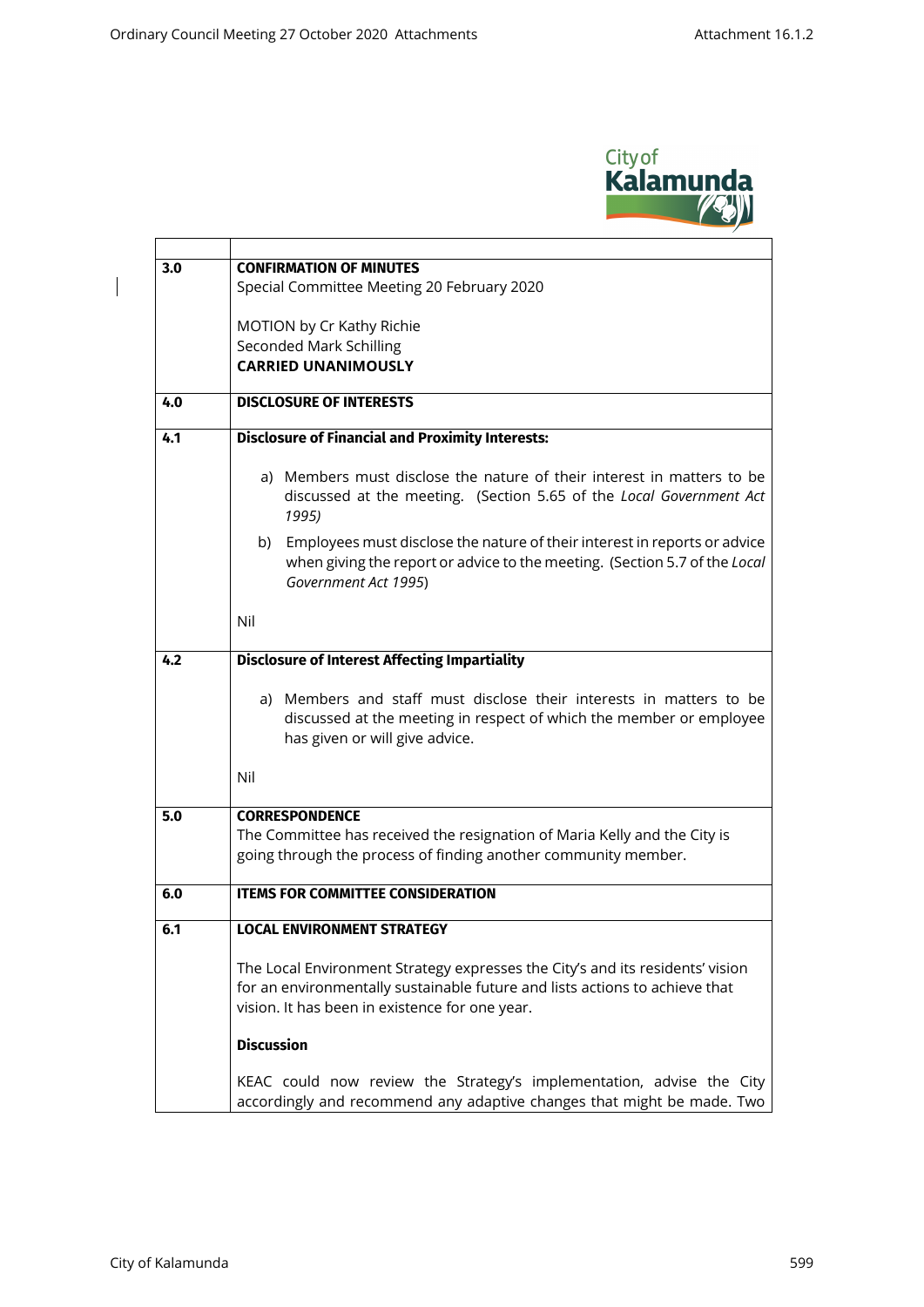

|        | LES actions are on this meeting's agenda - Local Biodiversity Strategy and<br>Urban Forest Strategy. In consultation with some KEAC Members, the Presiding<br>Officer proposes that in future KEAC meetings we set aside time to review<br>progress each of the four LES themes in rotation and advise accordingly                                                                                              |
|--------|-----------------------------------------------------------------------------------------------------------------------------------------------------------------------------------------------------------------------------------------------------------------------------------------------------------------------------------------------------------------------------------------------------------------|
| 6.2    | <b>LOCAL BIODIVERSITY STRATEGY (LBS)</b>                                                                                                                                                                                                                                                                                                                                                                        |
| 6.2.1. | <b>Local Biodiversity Strategy Review</b>                                                                                                                                                                                                                                                                                                                                                                       |
|        | The review of the LBS (2008) has been received by KEAC.                                                                                                                                                                                                                                                                                                                                                         |
|        | The nominated KEAC member of the LBS working Group will present key<br>findings of the review and present to the Committee and the Consultant for<br>Discussion.                                                                                                                                                                                                                                                |
|        | <b>Presentation:</b>                                                                                                                                                                                                                                                                                                                                                                                            |
|        | Holly Bradley, on behalf of the Working Group, gave a brief presentation on<br>questions that came to her attention for the Local Biodiversity Strategy. She<br>raised the following points:                                                                                                                                                                                                                    |
|        | Why was vegetation loss recorded in land set aside for conservation?<br>Why was there no increase in formal protection for targeted vegetation<br>complexes, though this was a goal of the 2008 strategy<br>What stronger protection will be provided for fauna in the new strategy<br>$\bullet$<br>More information requested on what the City uses as a trigger for<br>seeking adequate ecological assessment |
|        | Renata Zelinova, the Consultant who has reviewed the 2008 Local Biodiversity<br>Strategy, gave the following replies to queries raised by the Working Group:<br>There is a change in methodology of how vegetation is mapped which<br>$\bullet$<br>accounts for some of the losses in vegetation                                                                                                                |
|        | There was no increase of formally protected areas in the City between<br>$\bullet$                                                                                                                                                                                                                                                                                                                              |
|        | 2008 and 2018<br>The scale and criteria used to map the states native vegetation, leads to<br>$\bullet$<br>the exclusion of some of the small areas of vegetation<br>Vegetation mapping was provided by the State.                                                                                                                                                                                              |
|        | Noted that the primary reason behind vegetation loss recorded is the<br>change in methodology of how vegetation is mapped.                                                                                                                                                                                                                                                                                      |
|        | 140 hectares of Forrestfield complex should get conservation status in<br>its purpose                                                                                                                                                                                                                                                                                                                           |
| 6.2.2. | <b>Local Biodiversity Strategy Data</b>                                                                                                                                                                                                                                                                                                                                                                         |
|        | Presentation                                                                                                                                                                                                                                                                                                                                                                                                    |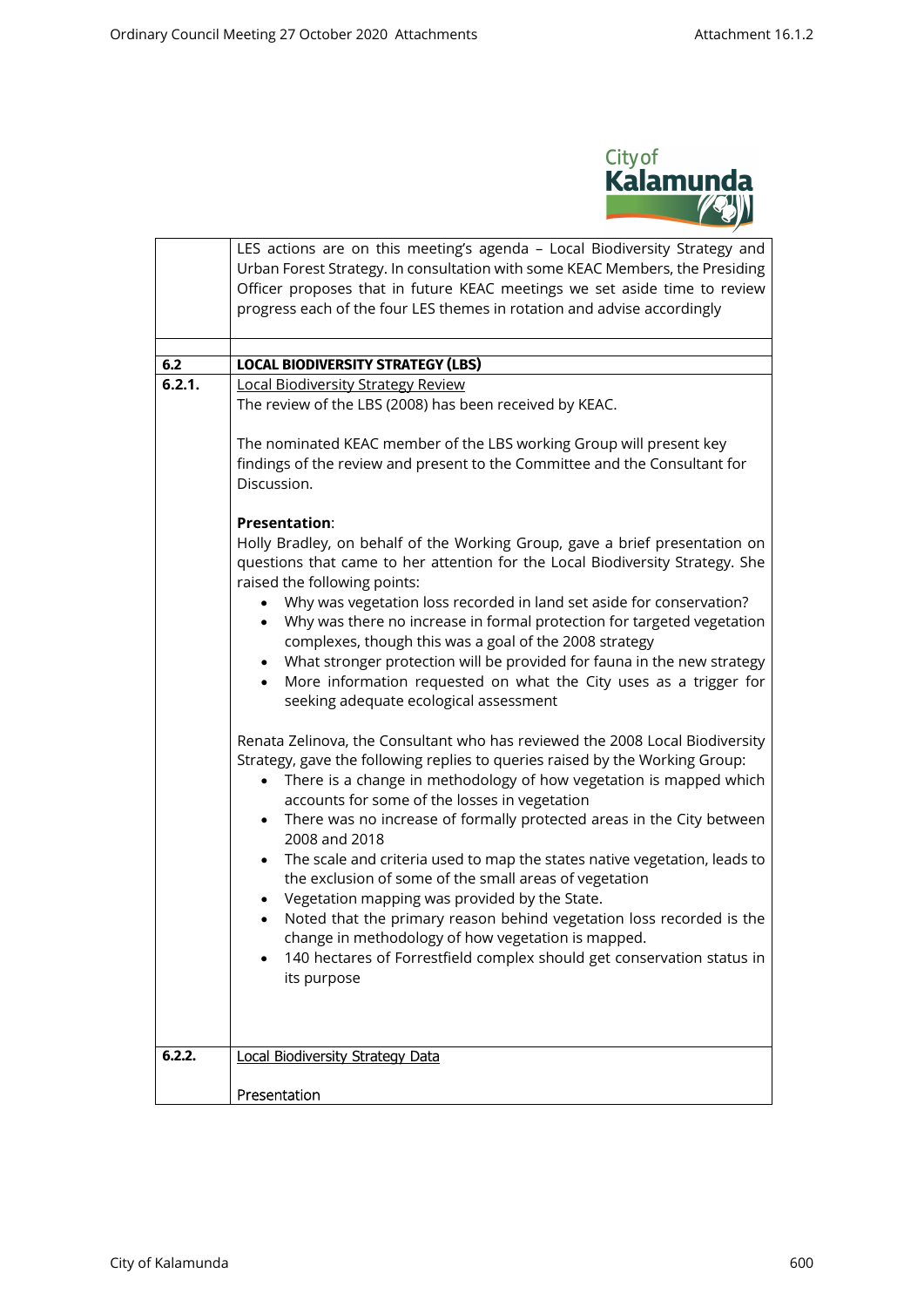

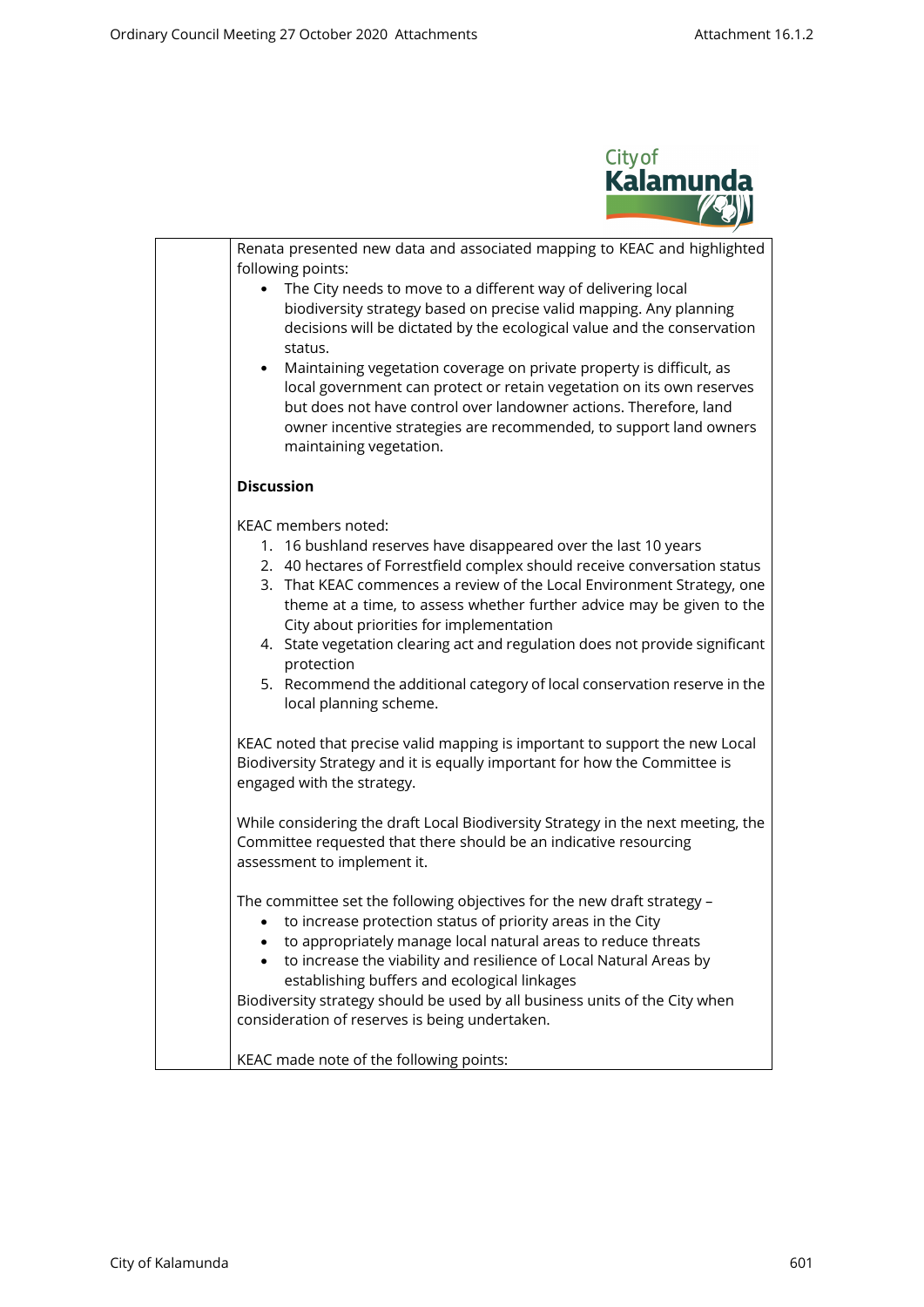

|       | To preserve vegetation and to preserve Local Natural Areas, the<br>process and the conditions under which development will be allowed<br>needs to be figured out.<br>The State's vegetation clearing act and regulations do not provide<br>$\bullet$<br>significant protection<br>Only a handful of reserves are reserved for the purpose of<br>$\bullet$<br>conservation<br>Need to move to a different methodology for displaying biodiversity<br>status based on precise valid mapping<br>Planning decisions in the City for developer/land holder will be dictated<br>by ecological value and conversation status<br>City of Kalamunda will have the maps in the future to use for planning<br>$\bullet$<br>policies and decisions. All the Committee members accepted the<br>approach in principle |  |
|-------|---------------------------------------------------------------------------------------------------------------------------------------------------------------------------------------------------------------------------------------------------------------------------------------------------------------------------------------------------------------------------------------------------------------------------------------------------------------------------------------------------------------------------------------------------------------------------------------------------------------------------------------------------------------------------------------------------------------------------------------------------------------------------------------------------------|--|
| 6.2.3 | <b>Draft Local Biodiversity Strategy</b>                                                                                                                                                                                                                                                                                                                                                                                                                                                                                                                                                                                                                                                                                                                                                                |  |
|       | Note: The draft Local Biodiversity Strategy was not available for presentation.                                                                                                                                                                                                                                                                                                                                                                                                                                                                                                                                                                                                                                                                                                                         |  |
| 6.3   | <b>URBAN FOREST STRATEGY</b>                                                                                                                                                                                                                                                                                                                                                                                                                                                                                                                                                                                                                                                                                                                                                                            |  |
|       | <b>Presentation</b><br>Nicola Hoey, the Consultant presented the Urban Forest Strategy mapping to<br>KEAC and highlighted the map that predicted future temperature rises due to<br>differences in the canopy cover between the Swan Coastal Plain and the Hills.<br>The mapping clearly shows that the coastal plain suburbs will suffer future heat<br>stress and in the Hills environment most of the suburbs are relatively cool with<br>significant pockets of heat, at least two to three degrees hotter, in the town<br>centre.                                                                                                                                                                                                                                                                  |  |
|       | Dallas Lynch highlighted that the Urban Forest Strategy will support the<br>Council to improve connectivity in corridor systems, through landscaping and<br>targeting different areas with different tree species.                                                                                                                                                                                                                                                                                                                                                                                                                                                                                                                                                                                      |  |
|       | <b>Discussion</b><br>In considering the draft strategy. KEAC noted the following points:                                                                                                                                                                                                                                                                                                                                                                                                                                                                                                                                                                                                                                                                                                                |  |
|       | Urban canopy on private property is important and it makes up a<br>significant percentage in critical areas, its protection is crucial<br>The Committee agreed that when the draft Urban Forest Strategy goes<br>to Council, it should be accompanied by a suggestion that, in<br>considering this strategy, the council should also be considering the<br>resourcing.                                                                                                                                                                                                                                                                                                                                                                                                                                  |  |